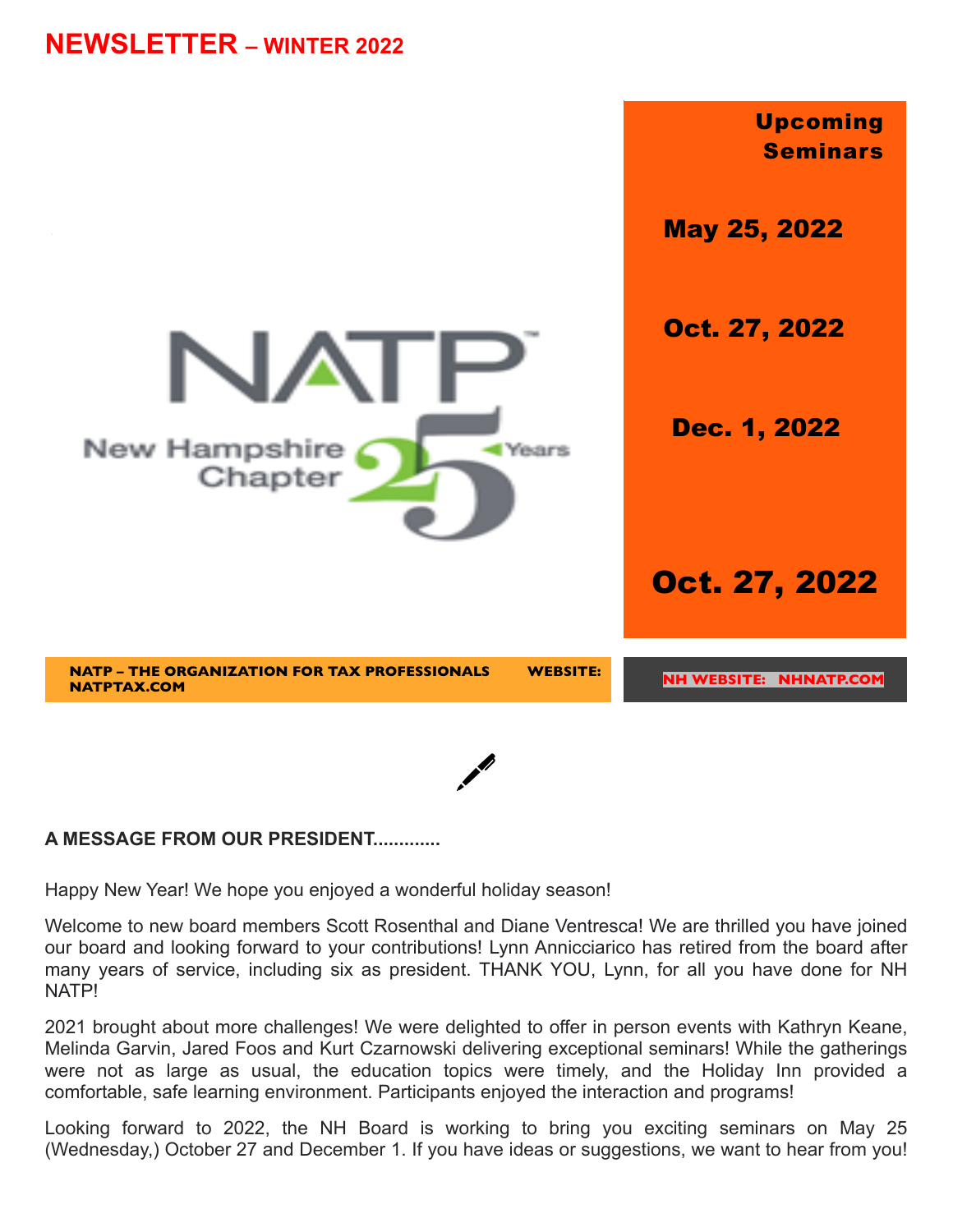Our committee works hard to bring you quality education at a reasonable price and additional input is always welcome.

Please visit our chapter website and Facebook page to keep abreast of the latest news.

Several members have suggested that we live stream our events. NATP does not allow the local chapters to provide virtual seminars for federal CE's. They provide extensive offerings for federal education and the chapters doing likewise would be a conflict. Please be sure to check the NATP website for additional information.

Looking forward to seeing you at our upcoming events and our best wishes for a Happy, Healthy and Profitable New Year!

NH NATP Board

If you have any questions, please contact one of the board members. I can be reached at 603 340-7717 or bbowen704@gmail.com.

Our board has done an amazing job through the setbacks of Covid. For the second year in a row NH NATP is being recognized by National. See below.

We hope you enjoy your "almost back to normal" summer and to see you in May!

Betsy Bowen

## **NEW DIRECTORS ELECTED TO THE NH CHAPTER NATP BOARD**

\_\_\_\_\_\_\_\_\_\_\_\_\_\_\_\_\_\_\_\_\_\_\_\_\_\_\_\_\_\_\_\_\_\_\_\_\_\_\_\_\_\_\_\_\_\_\_\_\_\_\_\_\_\_\_\_\_\_\_\_\_\_\_\_\_\_\_\_\_\_\_\_\_\_\_\_\_\_\_\_\_\_\_

The Officers gratefully welcomed 2 new Directors who were elected at the Annual Meeting on October 21, 2021. Scott Rosenthal, MBA, EA and Diane Ventresca, EA will join the Board effective December 1, 2021. Say "hi" to them the next time you see them.

Walter Kloc and John Preve have both resigned.

Heartfelt thanks go to both Scott and Diane for joining the Board and keeping the NH Chapter alive!

### **REVIEW OF THE FALL 2021 SEMINAR AND ANNUAL MEETING**

Melinda Garvin and Jared Foss did a wonderful job presenting topics ranging from Death of a Taxpayer to S Corp and Partnership K-1s to Self-Employment Option to Helping Our Clients Get Enough Credits to Collect Social Security to D.I.V.O.R.C.E. to The Top 10 Mistakes Tax Professionals are Making.

Each session was interactive and lively. Melinda and Jared 's humor helped attendees stay involved and the play-by-play between mother and son was great.

(Note: There is no truth to the rumor that Concord and State Police showed up at the end of the day to arrest Melinda for the deaths of two husbands (Saul and Don), or for the after-death divorce of Don.) You had to be at the seminar to understand!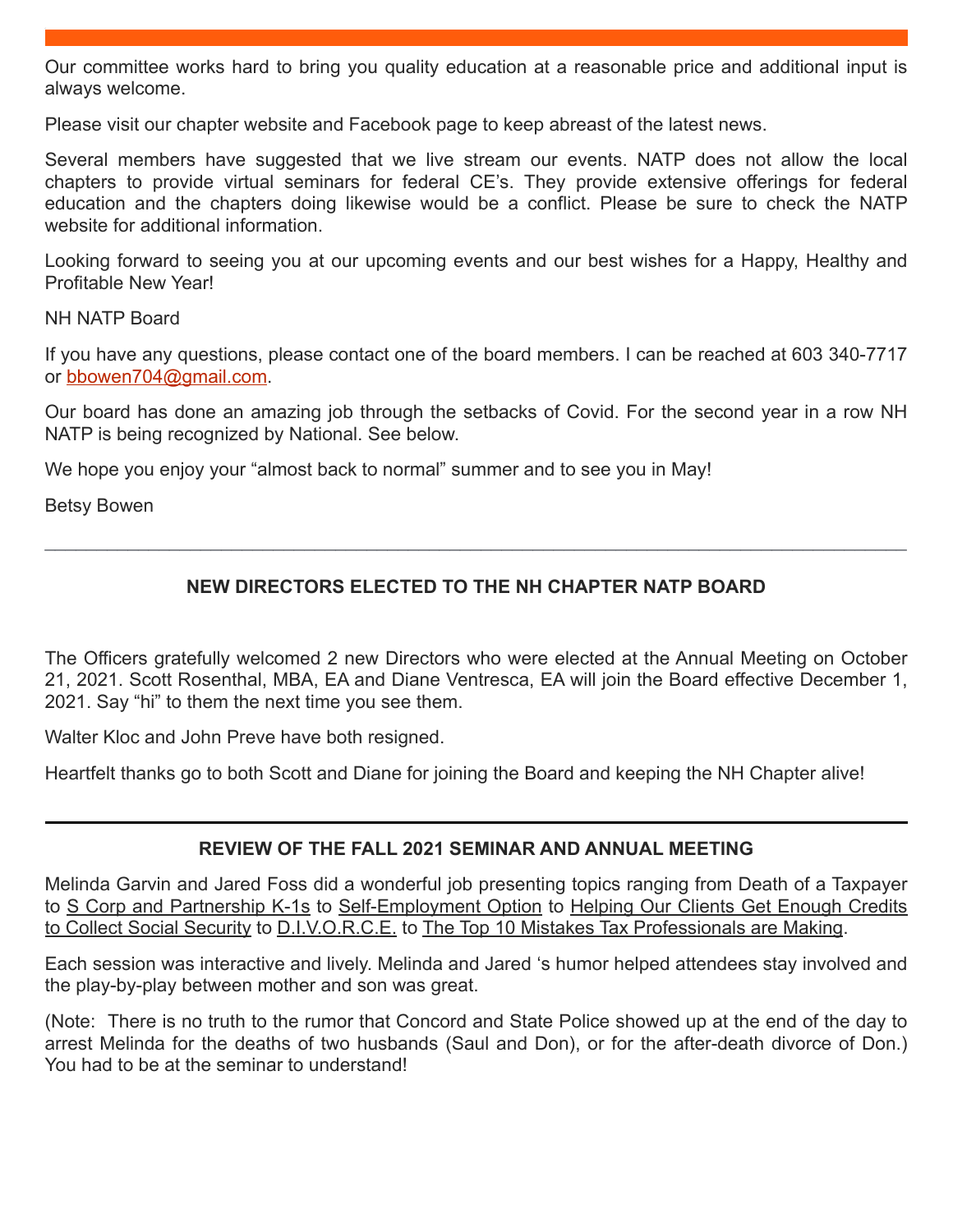

### **ANNUAL MEETING**

The Annual Meeting was held, and the current Officers were re-elected to their positions:

**Betsy Bowen, EA - President Susan Merrill-Paul, EA - Vice President Chris Sawyer, EA - Treasurer Norma Boyce, EA – Secretary**

Effective December 1, 2021, the Directors will be: **Kimberly Perkins, EA Dale Harrington Anna Houde Scott Rosenthal, MBA, EA Diane Ventresca, EA**

See you at the December 9,2021 Winter Seminar!

Respectfully submitted, Scott Rosenthal, MBA, EA - Director

# **October 21, 2021 Seminar Survey Results**

\_\_\_\_\_\_\_\_\_\_\_\_\_\_\_\_\_\_\_\_\_\_\_\_\_\_\_\_\_\_\_\_\_\_\_\_\_\_\_\_\_\_\_\_\_\_\_\_\_\_\_\_\_\_\_\_\_\_\_\_\_\_\_\_\_\_\_\_\_\_\_\_\_\_\_\_\_\_\_\_\_

Thanks to Director Anna Houde for collecting and compiling this data for us.

| 90.6% |
|-------|
| 79.1% |
| 74.2% |
| 80.7% |
| 84.9% |
| 90.4% |
|       |

The recurring theme in the COMMENTS section of the survey was that attendees wanted the PowerPoint presentation to match the handout or be provided with copies of the PowerPoint presentation. A resolution to this worked on.

 $\_$ 

There were several comments that Melinda and Jared made a great team!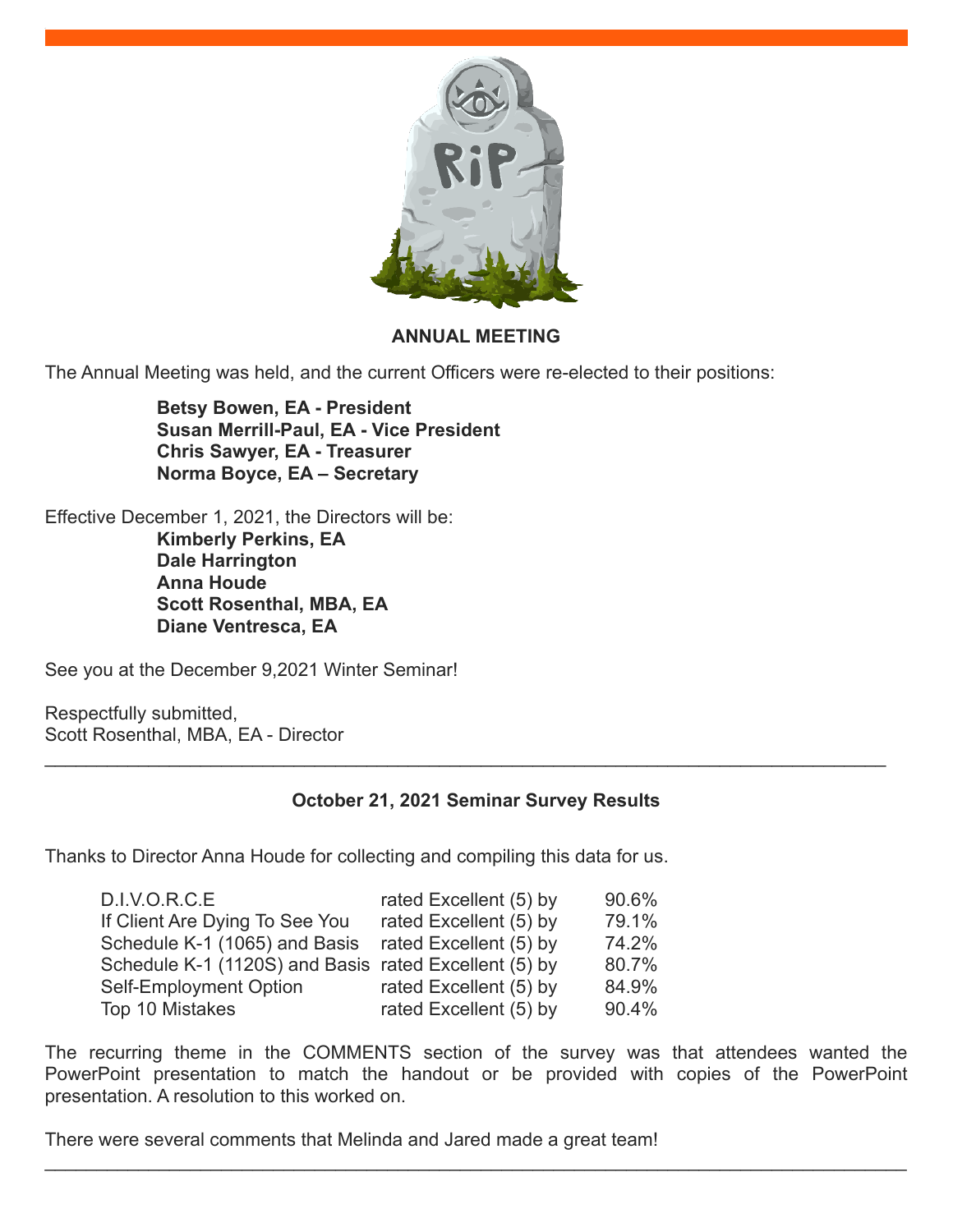### **NH Department of Revenue Administration Press Release**

As previously reported in our Chapter News and on our Website, on October 19, 2021 the NH DRA announced the promotion of Lisa Crowley to Director of Taxpayer Services Division.

Most recently, Crowley led the Revenue Information Management System (RIMS) as project director, serving as the primary contact for internal and external communications, planning and scheduling of the project's timeline and milestones, and managing the development of materials and programs. Prior to that, she held several different positions in the NH DRA since 2002.

Crowley is replacing Debra Bourbeau who is retiring after 36 years with the state, 3 as NH DRA Director of Taxpayer Services.

NH DRA collects approximately 80% of New Hampshire's taxes. During fiscal 2021, \$2.4 billion in taxes were collected which went into the NH General Fund and the Education Trust Fund.

### **REVIEW OF THE WINTER 2021 SEMINAR**

The morning session was Robert LaBrecque and Cory Rayner from the NH DRA, who did a wonderful job filling Peter Colbath's shoes. Informative and with humor they discussed the 2021 changes. Granite Connect, and common filing errors (one of the gentlemen noted that if we are having trouble getting our software to do something the NH way to contact the DRA and they can contact our software providers).

Robert and Corey were followed by James Whitehouse the Vermont Director of Taxpayer Services. James spoke to 2021 and 2022 Legislative changes, form changes, and Cannabis taxation in Vermont.

The afternoon session was Kurt Czarnowski of Czarnowski Consulting Czarnowski Consulting | Home who was fantastic. Great after lunch speaker, kept us all awake, and engrossed. Great tips and information for our clients and for us as well. Little bit of disturbing trend going on.

Kurt's fee was paid by Lise Lavoie, Financial Advisor at Amerprise Financial Services LLC.at 288 South River Road, Bldg. C Unit 3 in Bedford, NH. Lise happens to be Betsy Bowen's Financial Advisor but more than that she has connections with people that have a wealth of information tax pros would be interested in.

Kurt was followed by Mark Golding, a MA NATP member who participates in the NATP State Tax Volunteer Program State Tax Volunteer Form: - NATP (natptax.com). We all know that NATP has a Federal Research Service and that we get 0, 1 or 5 free research questions (dependent on Membership Level) each year. The NATP State Tax Volunteers help NATP embers from other states with state level research. Kurt said it takes up a very small amount of time. Lynn Annicciarico said that when she participated, she did not get contacted at all.

 $\_$ 

A short Board meeting was held after the event.

Respectfully submitted,

Scott Rosenthal, EA, MBA-Director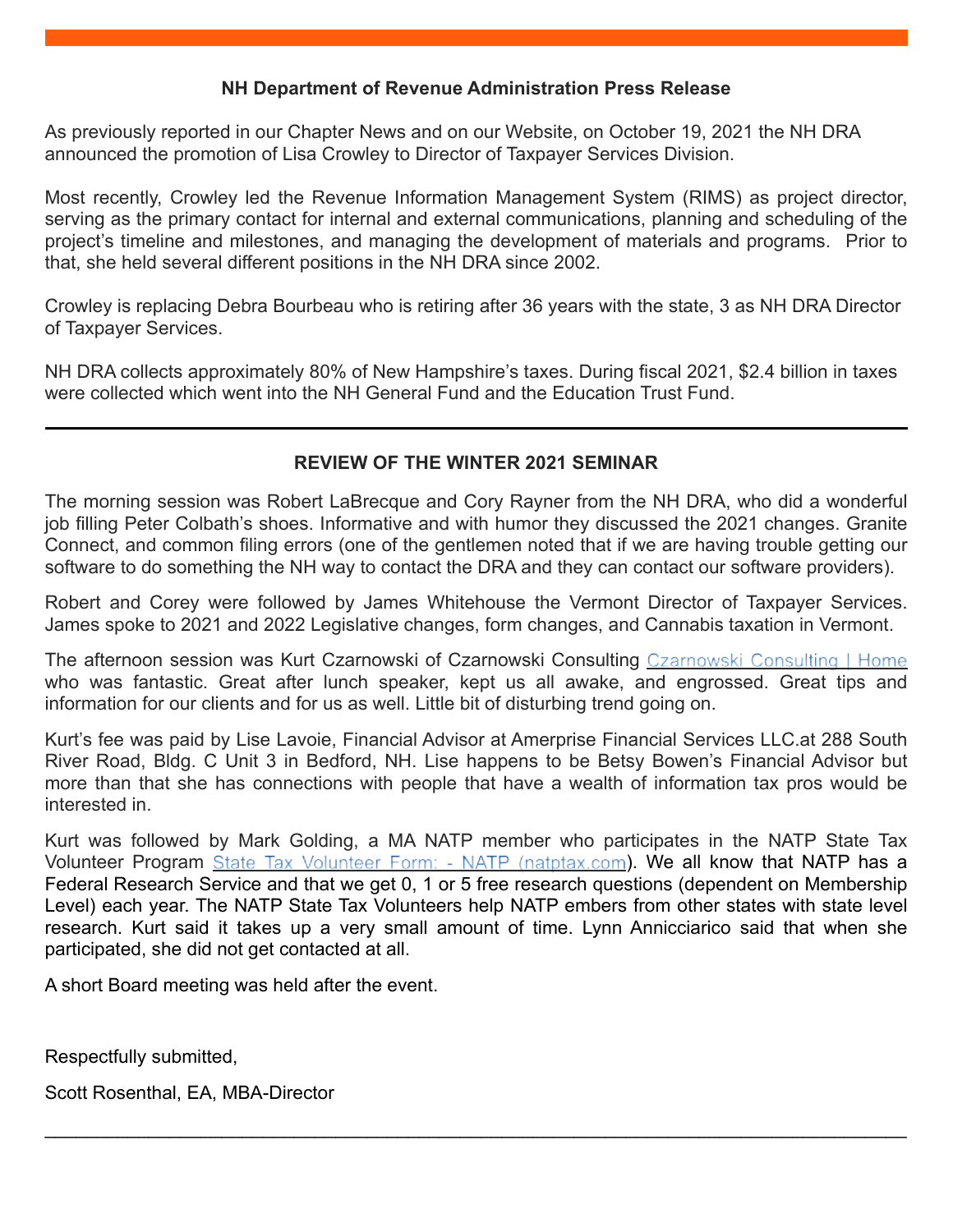

## **VIRTUAL CURRENCY or CRYPTO**

The future is NOW!

Virtual Currency, or Crypto as it's more often called, for many years was something we heard about, but as tax preparers had little involvement with.

Crypto, as an acceptable form of investing, is growing at a startling rate. In March 2021, one of my savings accounts was paying me 0.01% interest and charging me \$5.00 a month for the privilege. That meant I needed \$600,000 in the account just to break even. Throw inflation into the mix and I was bleeding money.

I became curious about Crypto, searched the web for a safe source of information and found and joined a group in South Africa. At that time there were less than 100,000 members. Today membership has grown to well over 500,000.

The IRS treats Crypto as property and as such when an exchange or sale takes place, a gain or loss is created. This requires us to report it exactly like a stock transaction. Unlike stocks, our clients do not have to purchase an entire token. Crypto can be purchased in micro-fractions of a coin out to 8-18 decimal points. Also, the value of each coin can fluctuate by the second.

There's little doubt that our clients will arrive unprepared and expect us to determine their tax obligations with no information at exactly the moment we have no time to deal with this.

The good news........a quick search of the internet will provide your client with the ability to produce a completed Form 8949. Koinly, Cryptotrader.tax, Accointing.com and Cointracker, to name just a few. Costs range from free and go up depending on the number of transactions.

Arm yourself with this info because you do not want to take time to do this and bottom line, your client, unless they are very successful with their trading, cannot afford to pay your hourly rate. If they are that successful, they can afford to hire you full time and put you into a brand-new tax bracket.

Respectfully submitted,

Dale Harrington - Director

# **From The IRS – Current COVID19 Status**

We're open and processing mail, tax returns, payments, refunds, and correspondence. However, COVID-19 continues to cause delays in some of our services. Our service delays include:

- Live phone support
- Processing tax returns filed on paper
- Answering mail from taxpayers
- Reviewing tax returns, even for returns filed electronically